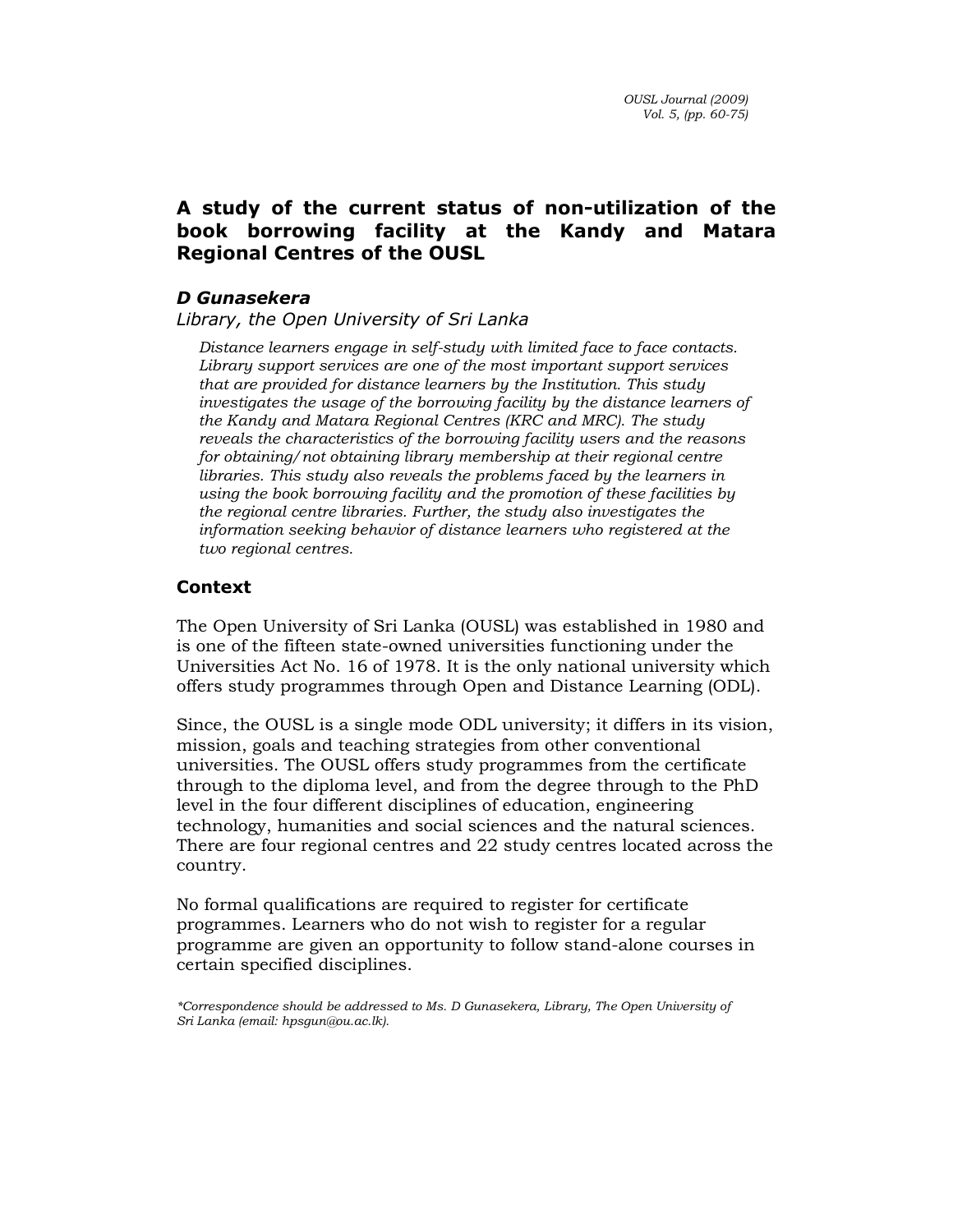The OUSL adopts a multi-mode study system which uses print, audiovisual and online material. Different support systems are provided for each type of material used.

Each course includes several assignments which should be submitted at the end of the course. Assignments consist of questions, exercises and projects which cover the course content. There is also a recommended reading list for each course. Learners are encouraged to use this as reference material. In any ODL institution the facilities provided by the institution's library is considered to be an important aspect of student support services. Hence, it is important to investigate the usage of library facilities available at regional centre libraries in order to enhance the services at the regional centres.

The borrowing facility was introduced to the Kandy Regional Centre (KRC) and Matara Regional Centre (MRC) learners in 1999 giving them more opportunities to access required information. However, Table 1 shows that only a very few have used this facility.

| <b>Table 1:</b> Registered learners and library membership 2006-2008 |  |  |
|----------------------------------------------------------------------|--|--|
|                                                                      |  |  |

| 2006                   |            |       |      | 2007    |            |          | 2008 |       |            |       |            |        |
|------------------------|------------|-------|------|---------|------------|----------|------|-------|------------|-------|------------|--------|
|                        | <b>KRC</b> |       | MRC  |         | <b>KRC</b> |          | MRC  |       | <b>KRC</b> |       | <b>MRC</b> |        |
| Registered<br>Learners | 2061       |       | 819  |         | 2286       |          | 951  |       | 2623       |       | 898        |        |
| Library<br>membership  | 77         | 3.73% | 62 l | $7.5\%$ | 92         | $4.02\%$ | 67   | 7.04% | 107        | 4.07% | 100        | 11.13% |

The Table 1 shows the number of registered learners at both centres and the percentage of learners who obtained library membership during the three year period 2006 to 2008. The statistics clearly show that very few learners have taken the library membership even though this facility has been made available to them.



Figure 1: Registered learners and library membership 2006-2008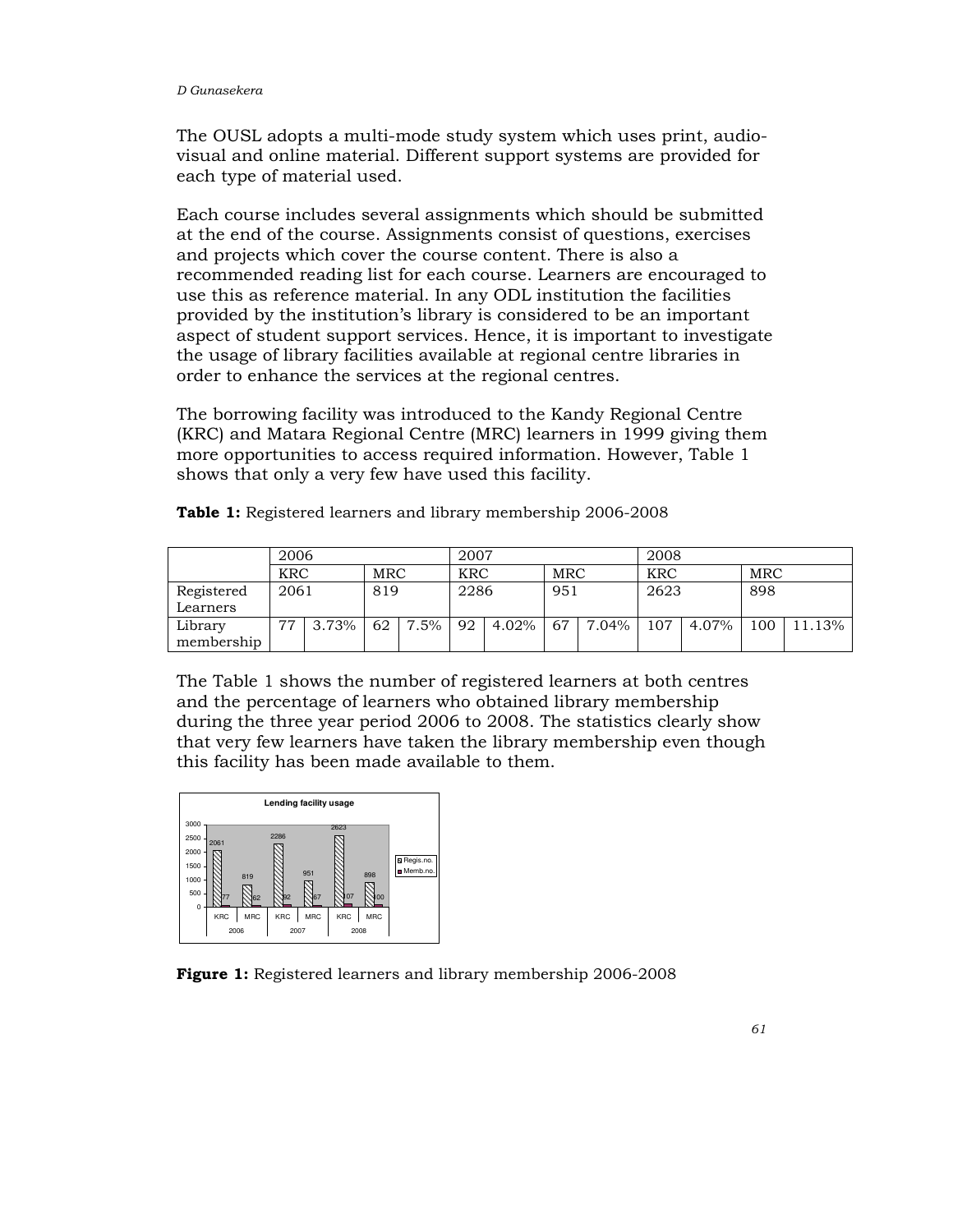Figure 1, clearly shows that a minority of learners used the book borrowing facility during these three years when compared to the total registered student number.

Students' requests and the findings of the earlier research studies (Lekamge et al., 1999; Gunasekera, 2000) were taken into consideration when reducing the membership fee by 50% (from Rs.1000.00 to Rs. 500.00). The library fine imposed on learners was also reduced from Rs. 50.00 to Rs. 10.00 per day with effect from 19 April 2001 (Internal memo, 2001). The statistics show that the anticipated increase of membership did take place but not at the levels expected by the library authorities.

There was an annual increase of obtaining library membership at the Colombo Regional Centre (CRC). However, the increase in library membership at regional centres was not up to the expected level (Reader services statistical report – 2006, 2007 and 2008).

In 2004, the Distance Education Modernization Project's (DEMP) Learner Support Team conducted a learner support research survey among learners. The DEMP Survey Report, 2004 highlighted the fact that limited library facilities at the OUSL hindered the academic performance of its learners (DEMP survey report, 2004).

It is imperative to ascertain the reasons for learners not obtaining library membership at the KRC and MRC. The researcher is of the view that the findings of this study will help improve the services provided by the library which in turn will enable learners to perform better and fulfill their expectations.

## Objectives of the study

- To investigate the reasons why learners use/do not use the borrowing facility in the KRC and MRC.
- To ascertain the information seeking behavior of the non-users of the KRC and MRC.
- To establish the reasons that influence the variables for the usage of the library service.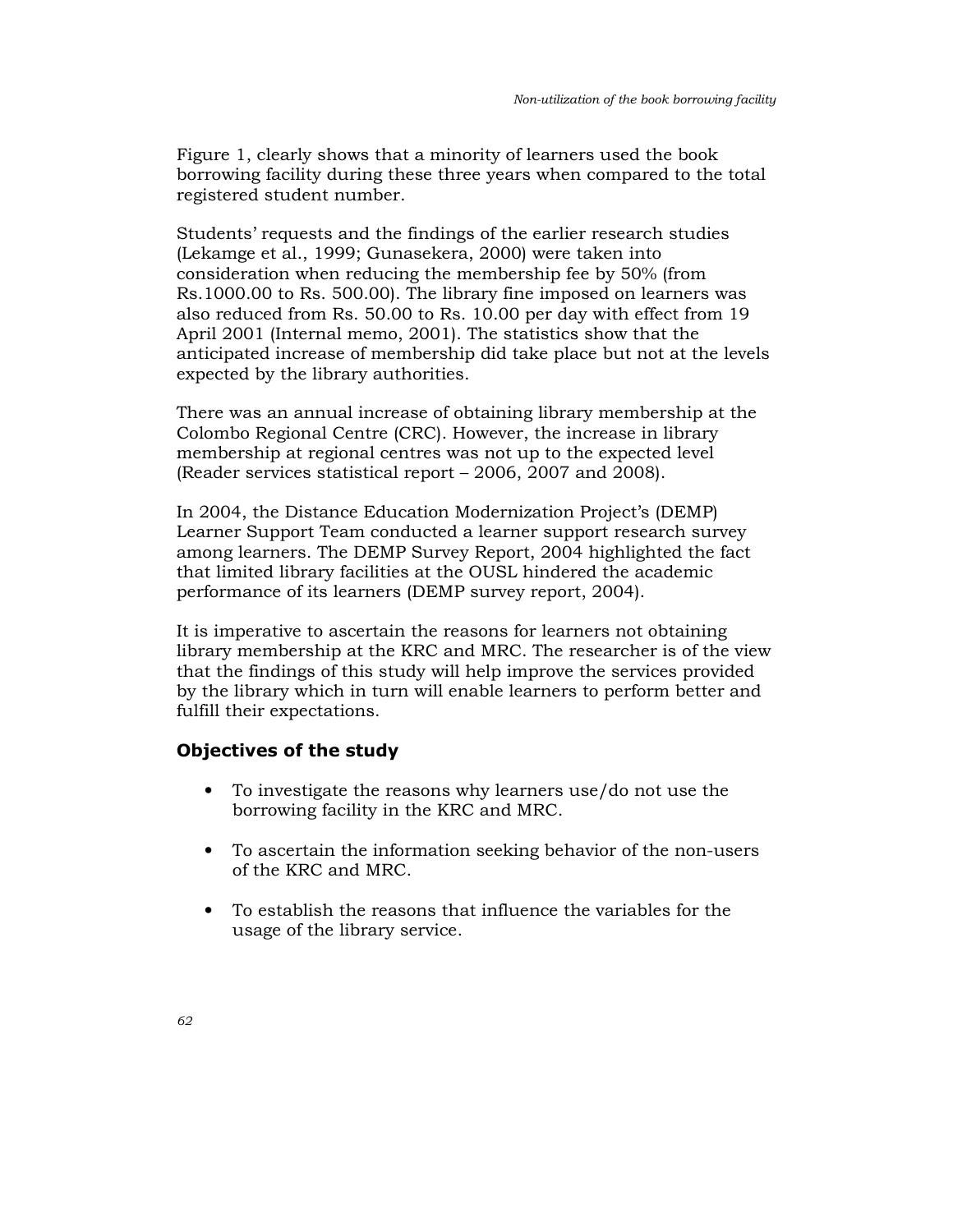### Student Support Services

The Student Support Services (SSS) comprise a cluster of facilities and activities that are intended to make the learning process easier and more interesting for distance learners. SSS in ODL serve as the interface between the institution and the learner.

The support services refer to any service other than the course material that an institution provides to its distance learners to realize the instructional objectives of the course. These services play the role of a relay station (Sharma, 1995).

Simpson (2002) defines SSS as all activities beyond the production and delivery of course material that assist in the progress of learners in their studies.

Tait (2002, pp. 288) presents a more complete definition.

"The range of services both for individuals and for students in groups which complement the course material or learning resources, that are uniform for all learners, and which are often perceived as the major offering of institutions using open and distance learning".

According to Kember & Dekkers (1987), SSS can be divided into two: academic support; and administrative support. Academic support refers to any assistance provided for helping the learners to understand the learning package, giving feedback on assignments, advising and counselling etc. Administrative support is defined as the promotion and provision of course information, enrolment information or the provision of a first point of contact in assisting learners to interpret and negotiate administrative requirements of the institution. According to Lekamge et.al. (1999) the main support services provided at all centres can be grouped into three main classes such as Academic, Administrative and other services. Other support services refer to library, dormitory, canteen, telephone, postal and banking facilities etc.

Many researchers have studied the role, activities, and importance of SSS {Venkaiah (1994), Chaudhary (1995), Despande (1995), Sharma (1995), Rao (1995) - as cited in Krishore et. al., (1998), Lekamge et al. (1999), Power et.al (2000)}. These researchers have emphasized the development of SSS as a 3-tier mechanism of core facilities at the headquarters, sufficient facilities at regional centres and moderate facilities at study centres. SSS at each level therefore, have their own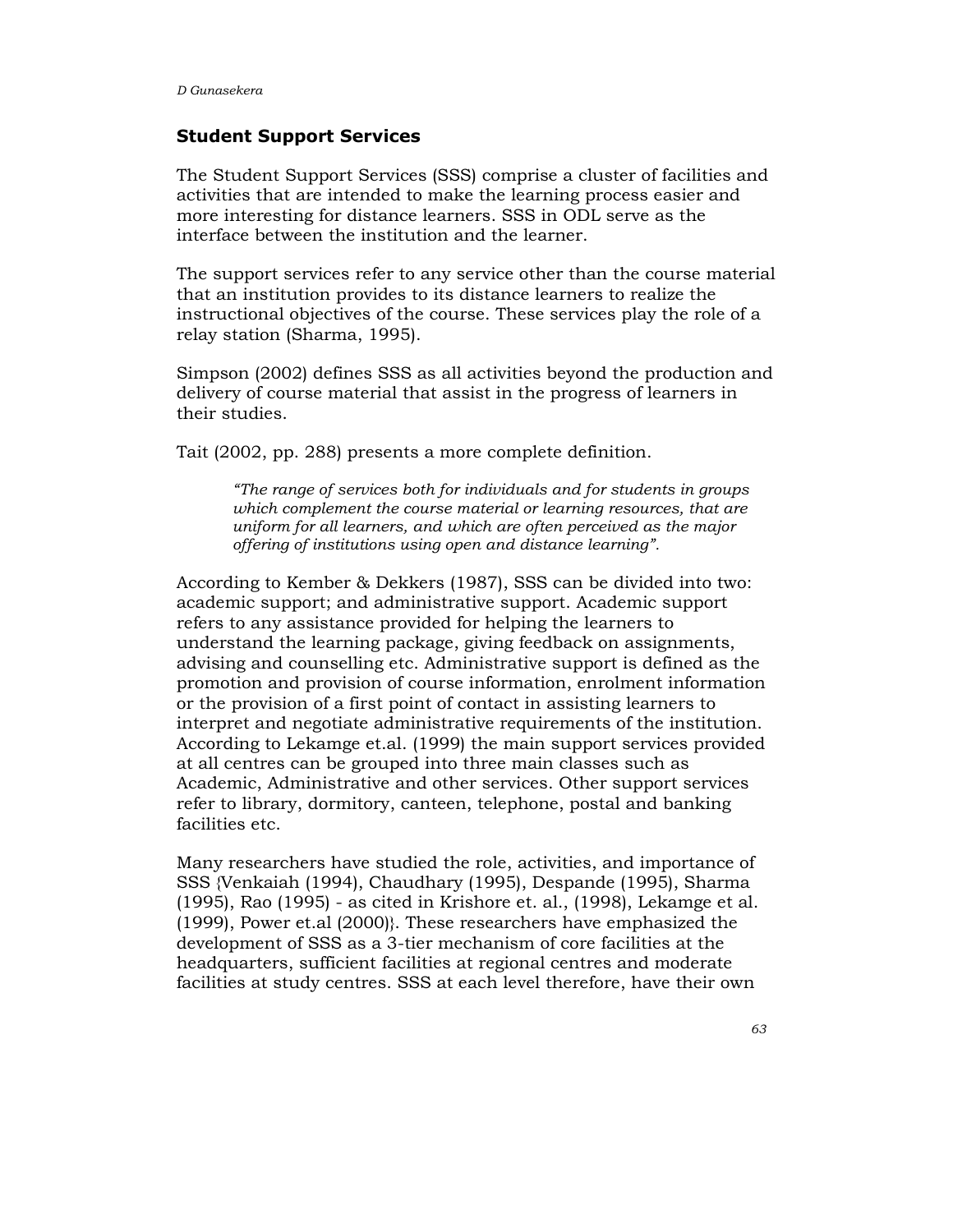specific duties to facilitate learning by providing adequate and appropriate resources, and networking facilities to serve distance education at different levels. The basic objective is to link the institution with its distance learners.

Accordingly the OUSL offers support services through 4 regional and 22 study centres. The OUSL regional/study centres are managed by Assistant Directors who work under the supervision of the Director of the Regional Education Services (RES) who is based at the main university.

#### Library support services

Library services are one of the most important aspects of SSS in ODL. The basic assumption is that distance learners should be provided a service equals the services available for learners on campus. The ARCL Guidelines for Extended Campus Library Services has emphasized this notion.

"The parent institution is responsible for providing support which … extended community equitable with that provided to the on-campus community…" (Caballero,1998).

All regional and study centres of the OUSL have libraries which have holdings that consist of printed and audio-visual material including OUSL course material. Many of the centre libraries provide free internet access to all learners. The CRC library has a well equipped library which is located in the main campus at Nawala. Approximately 5000 material are available at each regional library. However, libraries at the study centres have inadequate resources: basic reference material; OUSL course material; past question papers; general reading material; facilities for using audio and video material are all very limited.

Learners who are registered in any of the regional centres can access the resources and services available at the main library such as the reference material collection, photocopying, accessing the Internet via the Virtual Resource Centre (VRC) and viewing audio-visual material in the Audio Visual Resource Centre (AVRC). The book borrowing facility is restricted to the members of the main library and the KRC and MRC learners who are in level 3 and above. However, a learner who is automatically registered in any centre in the country is permitted to become a member of the main library if the learner agrees to confirm to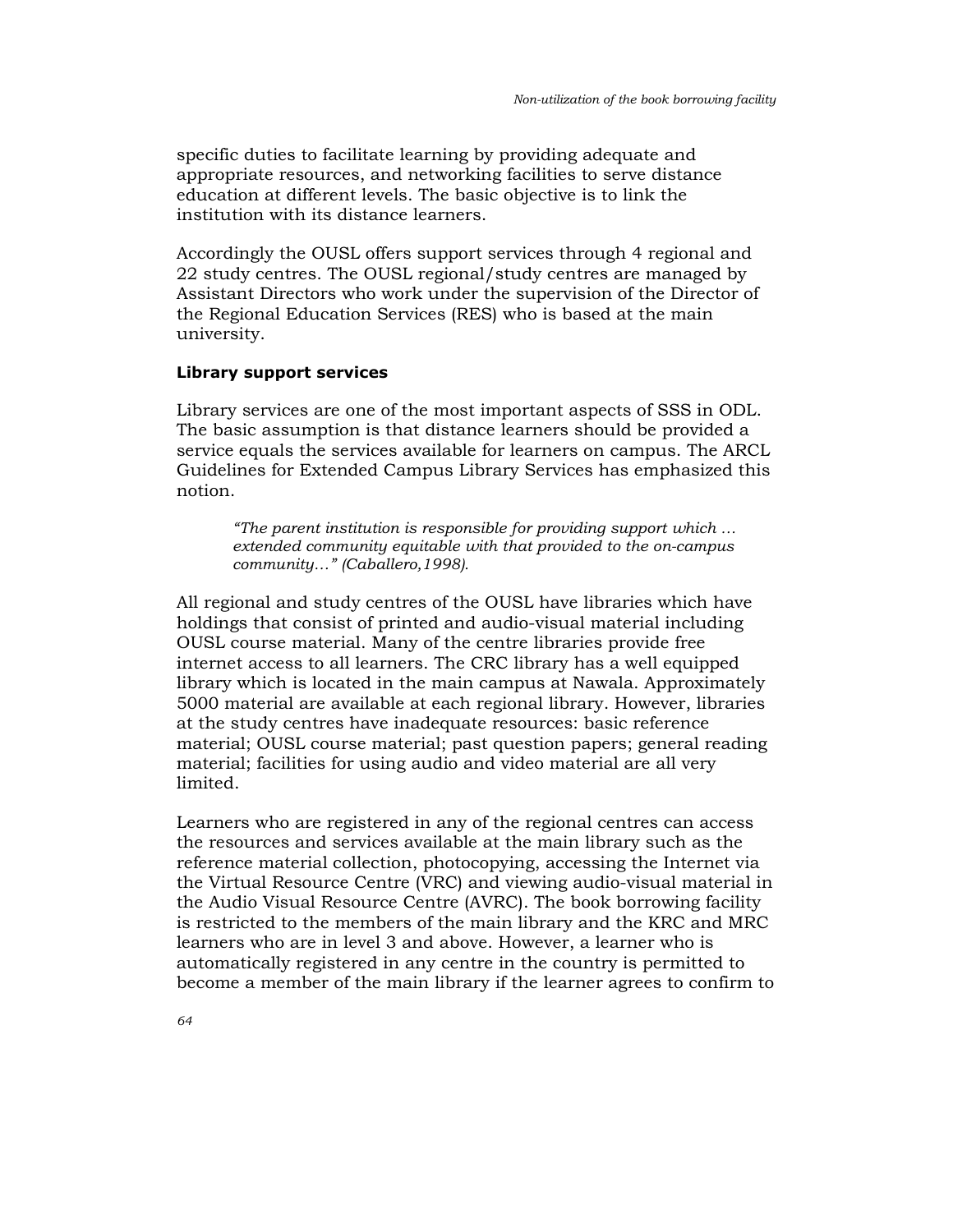the rules and regulations imposed. Learners have to pay a refundable membership fee of Rs.500.00 to make use of the borrowing facility. Two books may be borrowed for a period of two weeks and a fine of Rs.10.00 per day is charged for overdue books.

## The conceptual framework of the study

Reviewing the literature the researcher identified the following variables that may have an impact on the usage of the library services of the centre libraries by distance learners:

V1 = Awareness of the library services available for learners.

- V2 = Resources available at centre libraries.
- V3 = Personal problems and responsibilities of distance learners.
- V4 = Distance between learner's residence and regional centre.

The terms used were the 'library user' and 'library support services'. The diagrammatic representation of this conceptual framework is illustrated in Figure 2.



Figure 2: correlation between variables and services

## Methodology of the study

The survey research method which is categorized under descriptive methodology has often been used as a method to access service quality and user satisfaction as it helps to evaluate services (Banwell & Graham, 2004). The quantitative method was used in this study as the study focuses on investigation and evaluation of the support given to the distance learners of the OUSL. The main research instrument was a questionnaire but archival data on membership was also used.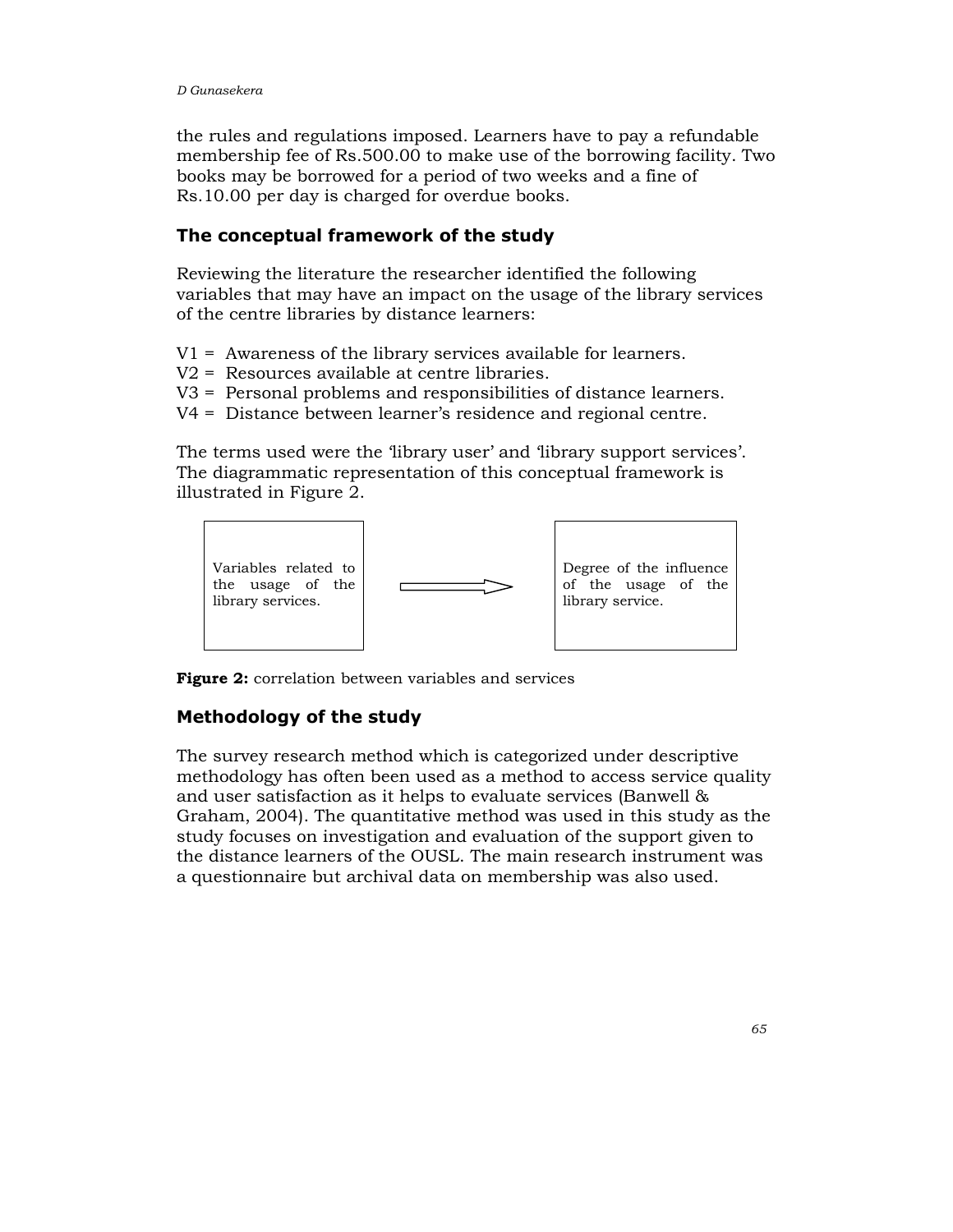The questionnaire consisted of five sections.

- Demographic information
- Membership/non-membership information,
- Reasons for using/not using the borrowing facility,
- Personal responsibilities
- Awareness of the services

#### Limitations of the study

The research study was limited to learners who were registered in 2008 for the diploma, undergraduate and postgraduate courses (level 3 and above) conducted by four faculties at the KRC and MRC.

## Sample of the study

Table No. 3 shows that the total number of registered learners for the diploma and degree courses for all the programmes (level 3 and above), for the year 2008 was 1633 in KRC and 599 in MRC. A total of 407 made up of 207 users and 200 non-users from the two regional centres, belonging to four faculties were selected for this study. Of this, 107 from KRC and 100 from MRC were selected as the user sample. Every 15th learner from the KRC sample and every 5th learner from the MRC sample was selected to get a sample of 100 to ascertain whether the learners were aware of the services provide and the reasons for not using such services.

| Faculty         | <b>Kandy</b> |           | Matara |           |  |
|-----------------|--------------|-----------|--------|-----------|--|
|                 | users        | non users | users  | non users |  |
| <b>HSS</b>      | 38           | 469       | 45     | 79        |  |
| Education       | 18           | 300       |        | 139       |  |
| Engineering     | 23           | 114       | 18     | 10        |  |
| Natural Science | 28           | 643       | 30     | 271       |  |
| Total           | 107          | 1526      | 100    | 499       |  |

|  |  |  | <b>Table 2:</b> Users and non-users by Regional Centre |  |  |  |
|--|--|--|--------------------------------------------------------|--|--|--|
|--|--|--|--------------------------------------------------------|--|--|--|

Source: Registration data and user data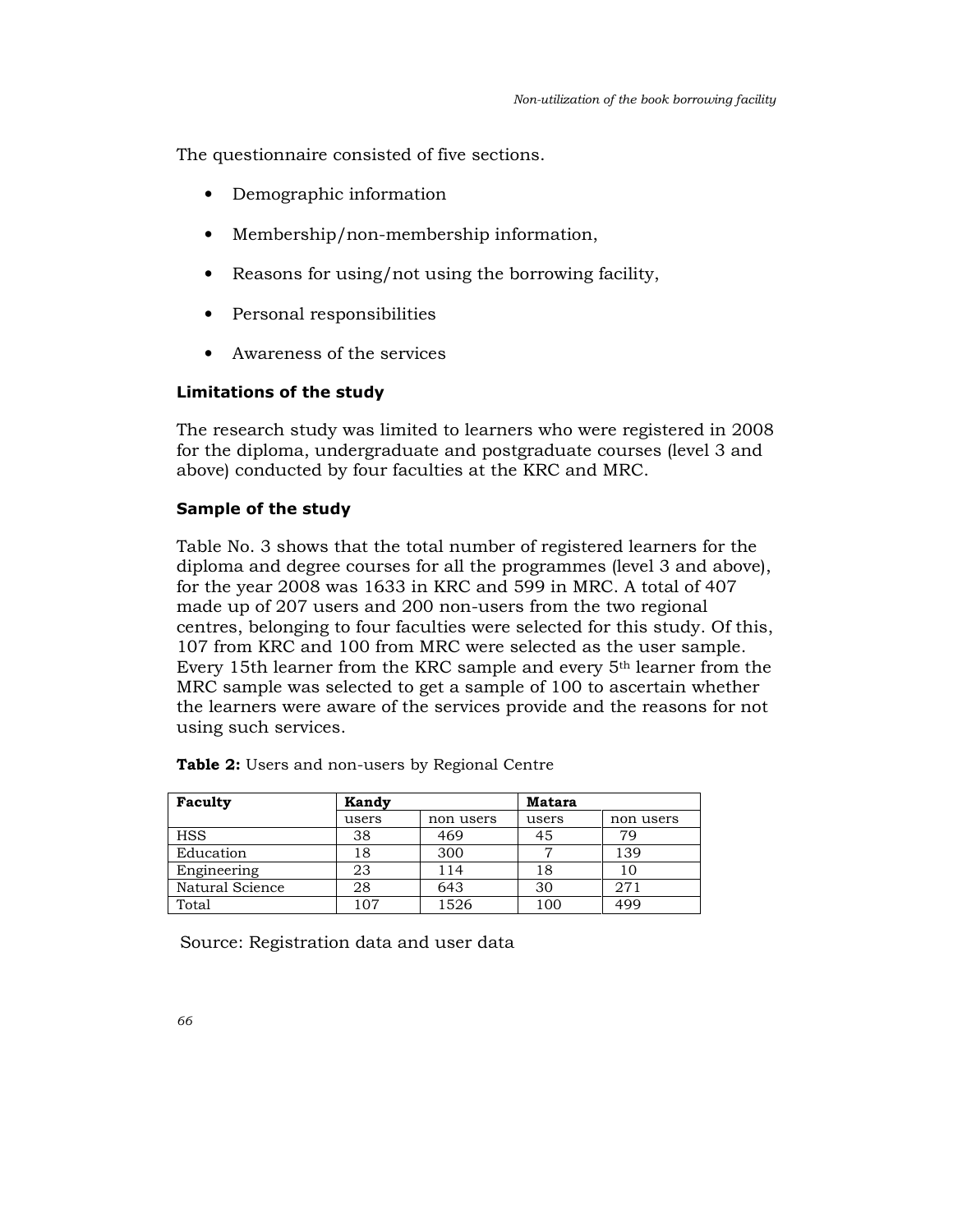#### Data collection

The questionnaires were posted to learners and a total number of 177 responded. 92 learners (46%) from KRC and 85 learners (42%) from MRC responded (See Table 3).

Table 3: Response rate

| Centre | No.<br>questionnaires<br>sent | of | <b>Total Responded</b> | $\%$ |
|--------|-------------------------------|----|------------------------|------|
| KRC    | 207                           |    |                        |      |
| MRC.   | 200                           |    | 85                     | ⊿'   |

## Findings

#### Characteristics of the respondents

Out of 177 respondents 52.5% of them were from KRC and 47.5% were from MRC. The age groups of the respondents are illustrated in Table 4.

| <b>Table 4:</b> Age Group of the sample |  |  |  |  |
|-----------------------------------------|--|--|--|--|
|-----------------------------------------|--|--|--|--|

| Age Group   | Percentage   |
|-------------|--------------|
| $21 - 30$ , | 78%          |
| $31 - 40$   | 13%          |
| $41 - 50.$  | 4%           |
| Below 20    | less than 3% |
| Above 50    | 2.5%         |

52% of the respondents were females and 48% were males. Of the 31 married respondents 61% of them had children. The majority of the respondents were living 20 km or more from the centre (53% KRC, 60% MRC). 49% of the respondents (44 KRC, 42 MRC) were members of the library while 51% (49 KRC, 42 MRC) were non-members.

#### Reasons for using borrowing facility

A total of 86 library members were surveyed. 39% (comprising 14) from KRC and 48% (comprising 15) from MRC stated that the reason for obtaining library membership was to "to find information to write assignments". They also said that they borrowed books to improve their knowledge of the subjects they were studying. The other reasons given by them were "additional reading material are required to pass the exam" (32% KRC, 61% MRC) and "it is difficult to obtain good results at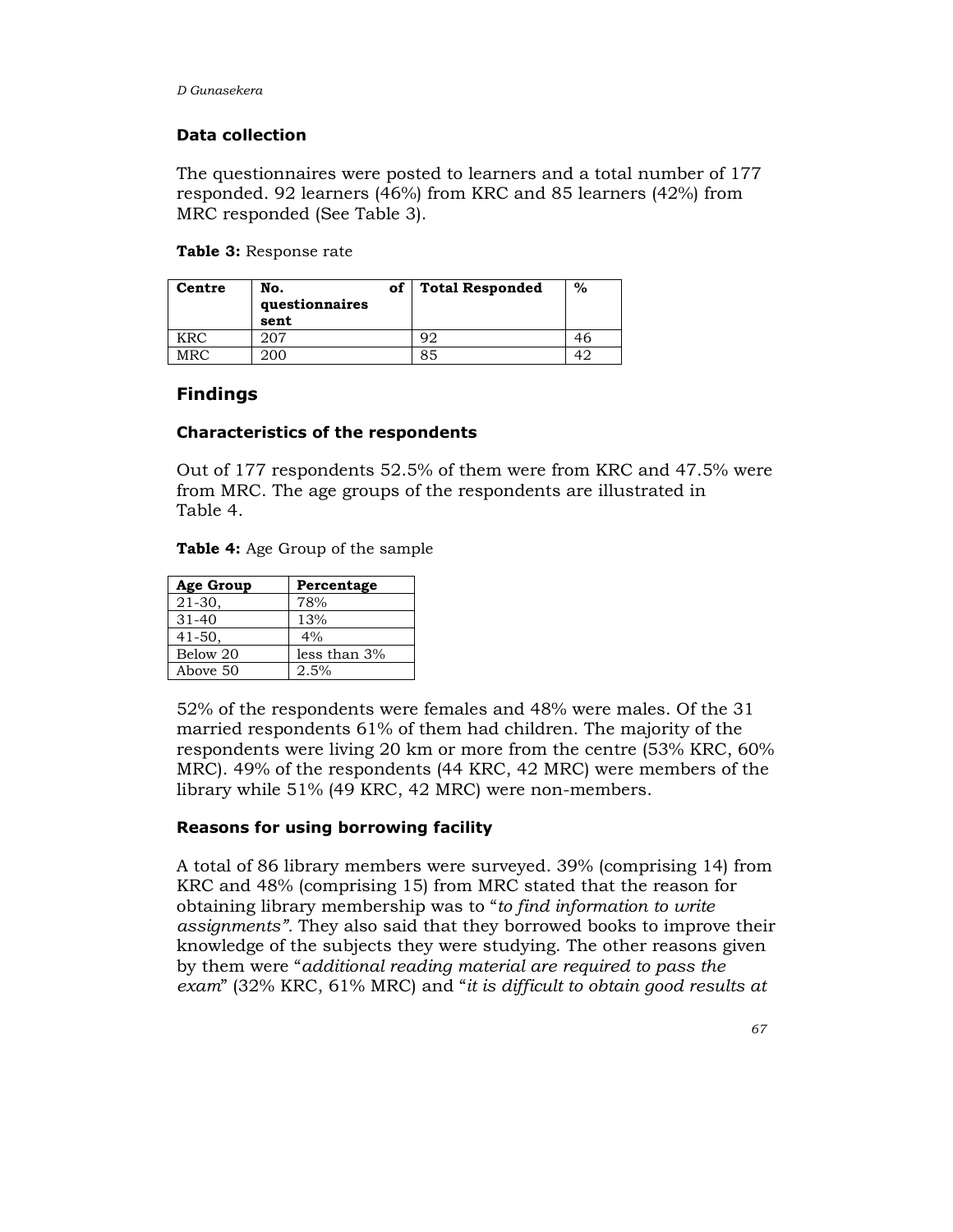the final exam without referring books given in the reference list" (25% KRC, 19% MRC).

#### Reasons for not using the borrowing facility

The researcher also analyzed the characteristics of the non members to ascertain whether there were any personal restrictions that may have prevented them from using the borrowing facility.

Out of 91 non-members 22 (24%) of them were above 30 years and employed. Out of the 22 employed respondents, 6 (27%) of them were males and married and 4 of them have children.

All the others (69) were unemployed, unmarried and were in the age group 21-30. Out of 69 unemployed learners, 31 of them were females (45%) and rest of them (38) were males (55%). 3% of them have said that although they have the time to visit the library and use the services they have not become members of the library.

Further analysis shows that there are significant variations in the reasons for not using the library borrowing facility and these are given in Table 5.

| Reasons for not using the service                           | % of the affected<br>learners |            |  |
|-------------------------------------------------------------|-------------------------------|------------|--|
|                                                             | <b>KRC</b>                    | <b>MRC</b> |  |
| 1. No time for extra reading                                | 27%                           | 26%        |  |
| 2. Non availability of relevant material at centre library/ | 28%                           | 37%        |  |
| resources relevant to my subject area are not available     |                               |            |  |
| 3. Distance between residence and centre library            | 38%                           | 21%        |  |
| 4. There is inadequate space allocated in the MRC library   |                               | 30%        |  |
| 5. Two weeks loan period is not enough                      | 31%                           |            |  |
| 6. It is difficult to visit the library every two weeks to  | 4%                            | 3%         |  |
| borrow or return books                                      |                               |            |  |
| 7. It is difficult to pay 500 rupees                        |                               | 3%         |  |

Table 5: Barriers to the service

"Non availability of relevant material at the centre library" was the main reason indicated by the majority of MRC learners while 38% of KRC learners indicated "distance" as the main barrier (Table 5). Further analysis indicated that 18% of non-members who followed the LLB and Bachelor of Technology programmes stated that the non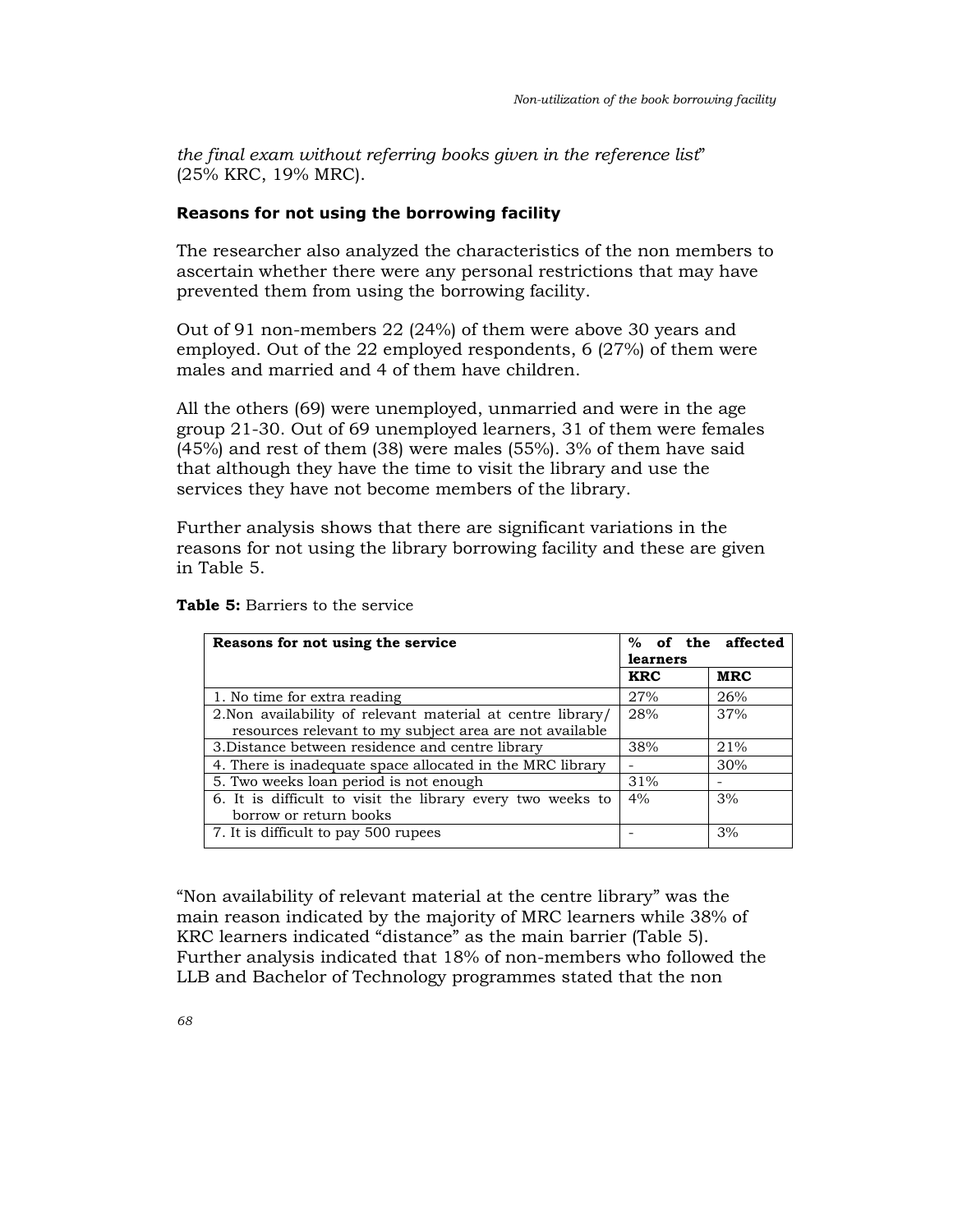availability of material relevant for their level of programmes at their centre libraries as the main barrier.

"Non availability of material'" was rated as third reason by 28% of KRC learners while 26% of MRC learners indicated "Non availability of time" as the third reason. 21% of MRC learners indicated "distance" as the fourth reason. 31% of KRC learners have stated that it is difficult for them to visit the library every two weeks to borrow or return books as they were living more than 30 km away from the centre. It was revealed that 30% of MRC learners (second highest) have indicated "space to study in the library" as a problem at the MRC library.

#### Information seeking behavior

The findings reveal that 36% of KRC and 60% of MRC learners have stated that they use other libraries to find material for their studies as the centre libraries do not have the relevant material. The most popular libraries for those who have registered for the Social Sciences and LLB programmes are the D S Senanayake Memorial Library and the Court Complex library in Kandy. Further, LLB students indicated that they used the personal libraries of well known lawyers to find relevant information as the centre library does not have the required information.

The Matara Pubic Library and the Richard Pathirana Library in Galle were the most popular libraries used by the MRC learners. The reasons given by 70% of KRC and 56% of MRC learners for visiting other libraries were:

- conveniently located (public libraries)
- availability of great number of general books and
- flexible borrowing facilities (more than two books for a period of more than two weeks).

#### Awareness of the facility

Most learners were made aware of the borrowing facility "from their friend/s" (61% of KRC and 45% of MRC learners). While 25% of MRC learners had come to know of the borrowing facility from the 'library leaflet' given to them at their registration. 3% of the learners were influenced by the library staff.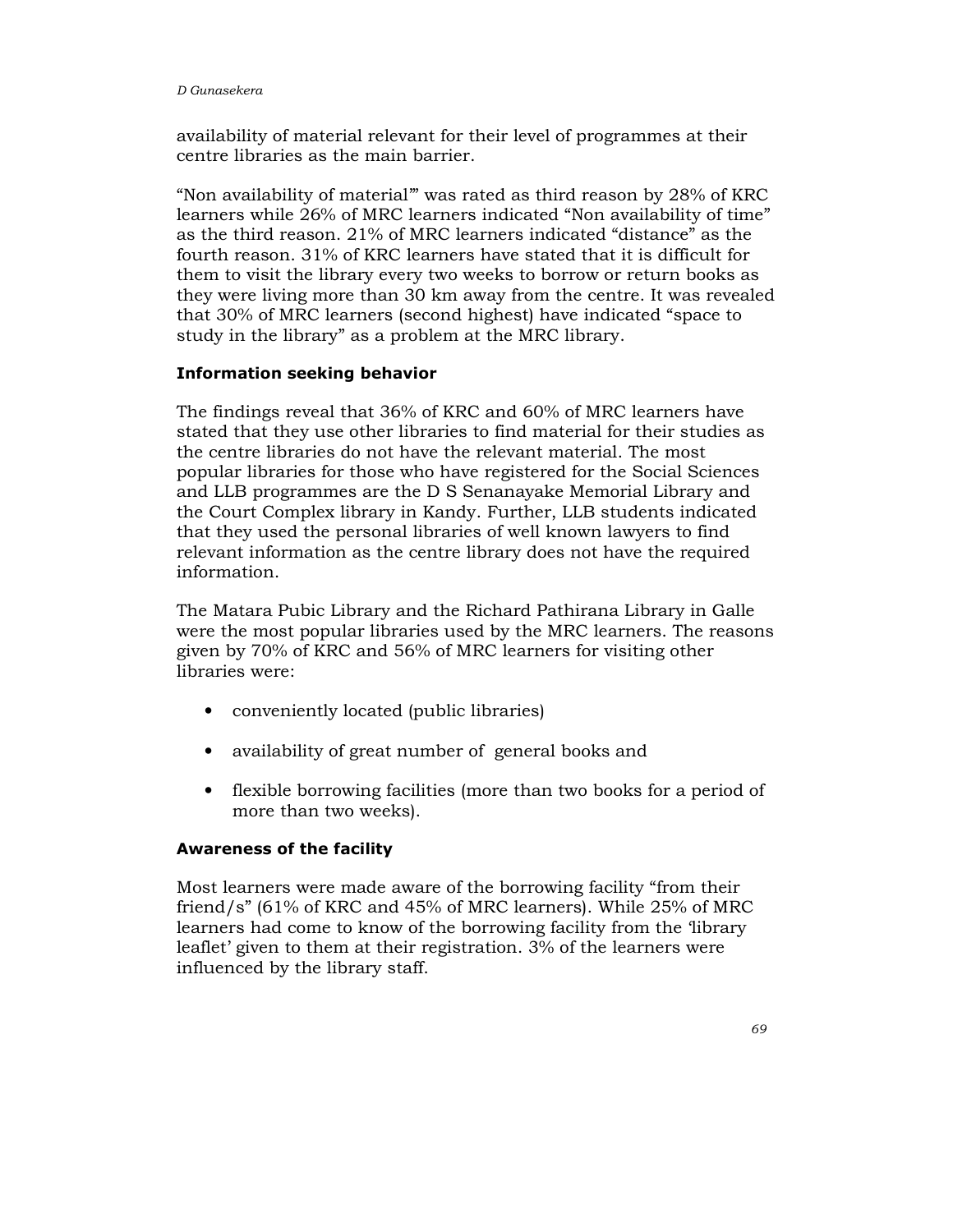Only two learners from KRC had not known about the availability of the service at their centre library.

#### Influence of variables to the usage

The four variables used in this study are

- V1 = Awareness of the library services available for learners.
- V2 = Resources available at centre libraries.
- V3 = Personal problems and responsibilities of distance learners.
- V4 = Distance between learner's residence and regional centre.

The "non availability of resources" (V2) at both centre libraries (28% of KRC and 37% of MRC learners) was the most pronounced variable for not using the regional library centres - Figure 3.



Figure 3: Influence of variables to the usage of the library service

The second most affected variable was "Distance to the centre from home" (V4). It had affected 38% of KRC and 20% of MRC learners. The reason given by both KRC learners (45%) and MRC learners (21%) was that "distance" was the main barrier to the usage of the library service. 16% of MRC learners and 5% of KRC learners stated that personal problems were the barrier to their usage of library facilities at their respective regional centres. Only 2% of MRC learners stated that they were unaware of the library facilities at their regional centres.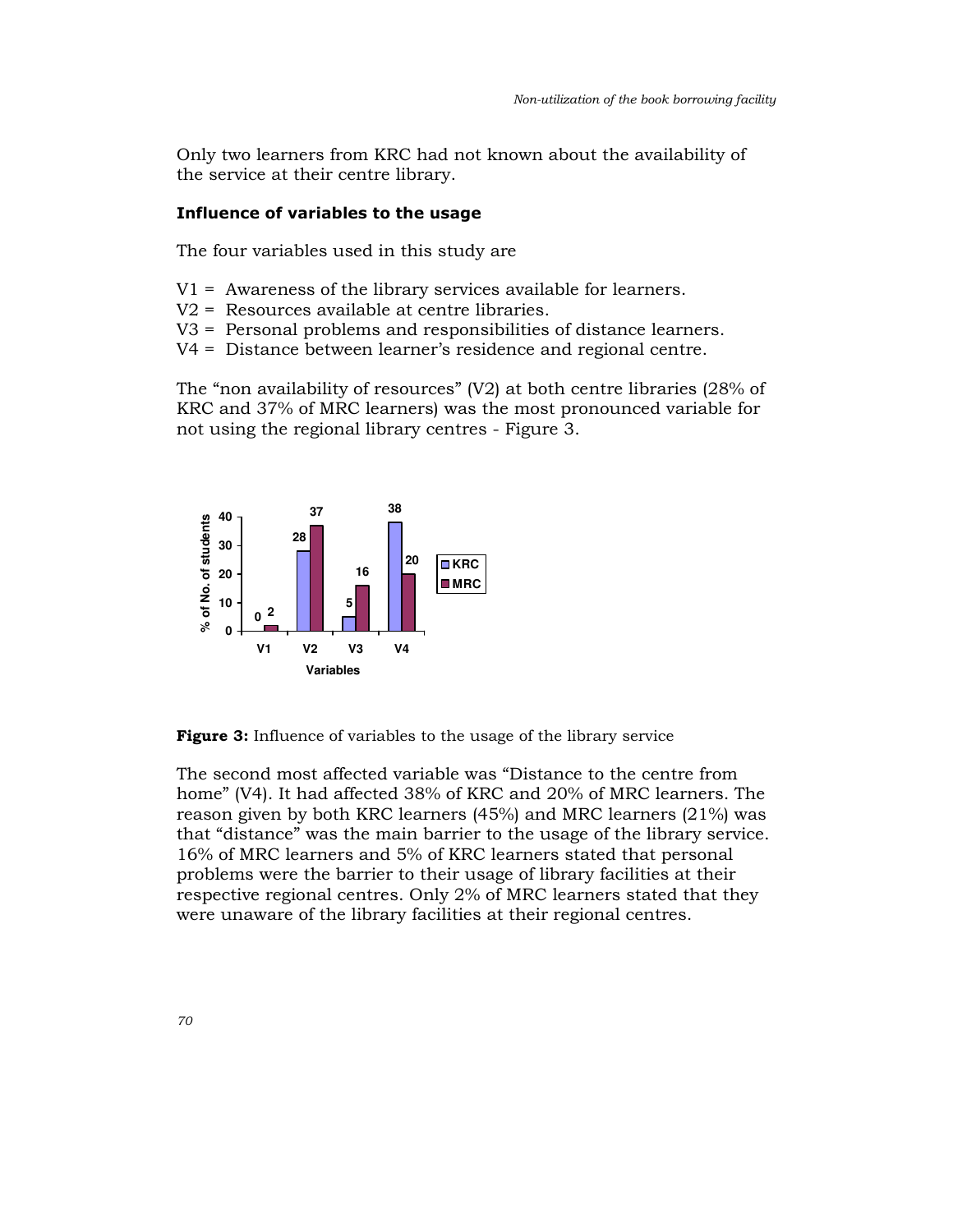#### Discussion and Recommendation

The findings indicated that distance learners prefer to refer to other reading material in addition to the course material in order to successfully complete their studies. However, this study reveals that the majority of distance learners at both centres do not use the library facilities as anticipated by the university.

Out of the four variables (V1-V4 in Figure 3), the "non availability of resources at centre libraries" (28% of KRC and 37% of MRC learners) was the most prominent variable for not obtaining the membership at the regional centre library. As a result learners had to use the facilities offered by other libraries.

The library should ensure the availability of multiple copies of the required reading lists and adequate numbers of core texts in the centre libraries. Evans, 2003, cited in Kishore (1998) suggested that books chosen by librarians are better used by the distance learners than those selected by academics. In order to facilitate this process, greater co-operation is needed between the academics and the librarians. In this situation, librarians have to play an active role in selecting books based on their professional judgments. In the OUSL at present the role of the librarian in book selection is very minimal.

Hindle (1977) in his report "Developing an acquisition system for a university library" proposes a system in which departments are responsible for the development of research material, while library staff control the provision of teaching material.

Therefore, it would be advisable to take steps to change the existing collection development policy at centre libraries in order to encourage distance learners to engage in self-study using centre libraries more productively.

In order to increase learners' productivity, the following issues that influence the usage of libraries and its services should be addressed: purchasing, stocks management, indexing, extending the lending period and opening hours, space, environment and other library facilities and the provision of relevant books to meet diverse learner needs.

In addition, the allocation of adequate financial resources for centre libraries for the ordering of multiple copies of books, journals and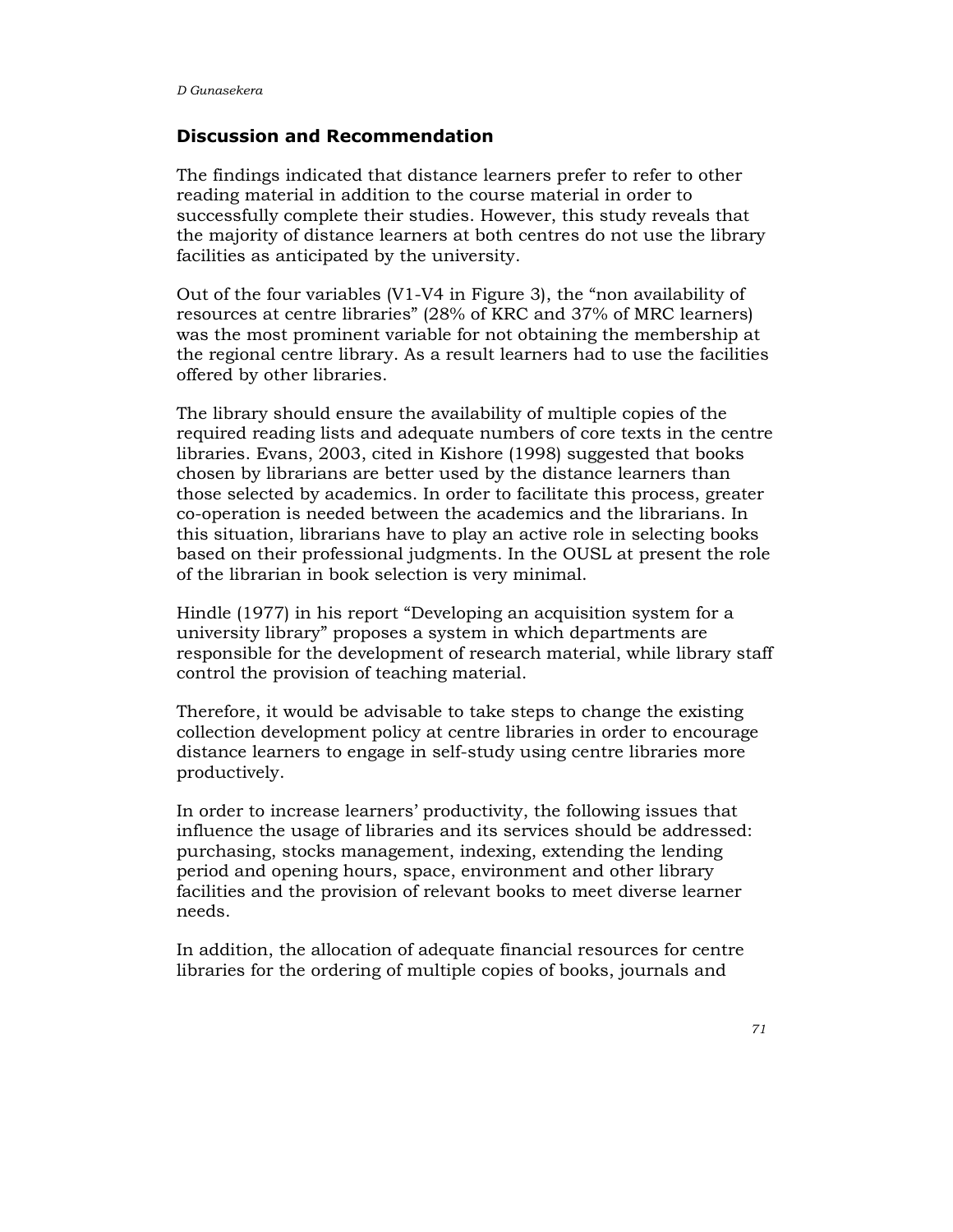audio-visual material is crucial in order to improve the services at the centre libraries.

The second prominent variable was "distance" between the centre and the learner's residence. Most KRC learners were living more than 30kms away from the centre. As a result "distance" has affected the usage of the borrowing facility as learners have difficulty in visiting the centre library every two weeks to borrow or return library books. Most learners found the "two weeks loan period" inadequate. Because of the great distance between the centre library and their residences, learners found it difficult to visit the library at two week intervals.

In addition, 31% of MRC learners have indicated that "space" available at the MRC library is limited and that too is an obstacle. Even though this problem is not directly connected to the usage of the borrowing facility, it could affect the regular use of the reference library facilities. Therefore it is necessary to pay attention to expanding the MRC library and increasing the seating facility.

It is apparent that centre libraries do not fulfill the distance learners' requirements and therefore there is a tendency to visit other libraries. These libraries are conveniently located, have a diverse collection which caters to the all the learner's needs: course work reading as well as leisure reading.

The public libraries also play a prominent role in provision of information to most persons in the community as these libraries are conveniently located. Therefore distance learners use public library facilities.

It is worthwhile implementing a reciprocal borrowing scheme that enables learners and staff of any one university to use the facilities of any other participatory library. This will be a great service especially for distance learners who have difficulty in accessing the resources in the center libraries.

It could be concluded that personal problems, responsibilities and awareness of the facilities were not obstacles for the usage of library facilities because a majority of respondents were unmarried and living with parents and they were aware about the facility.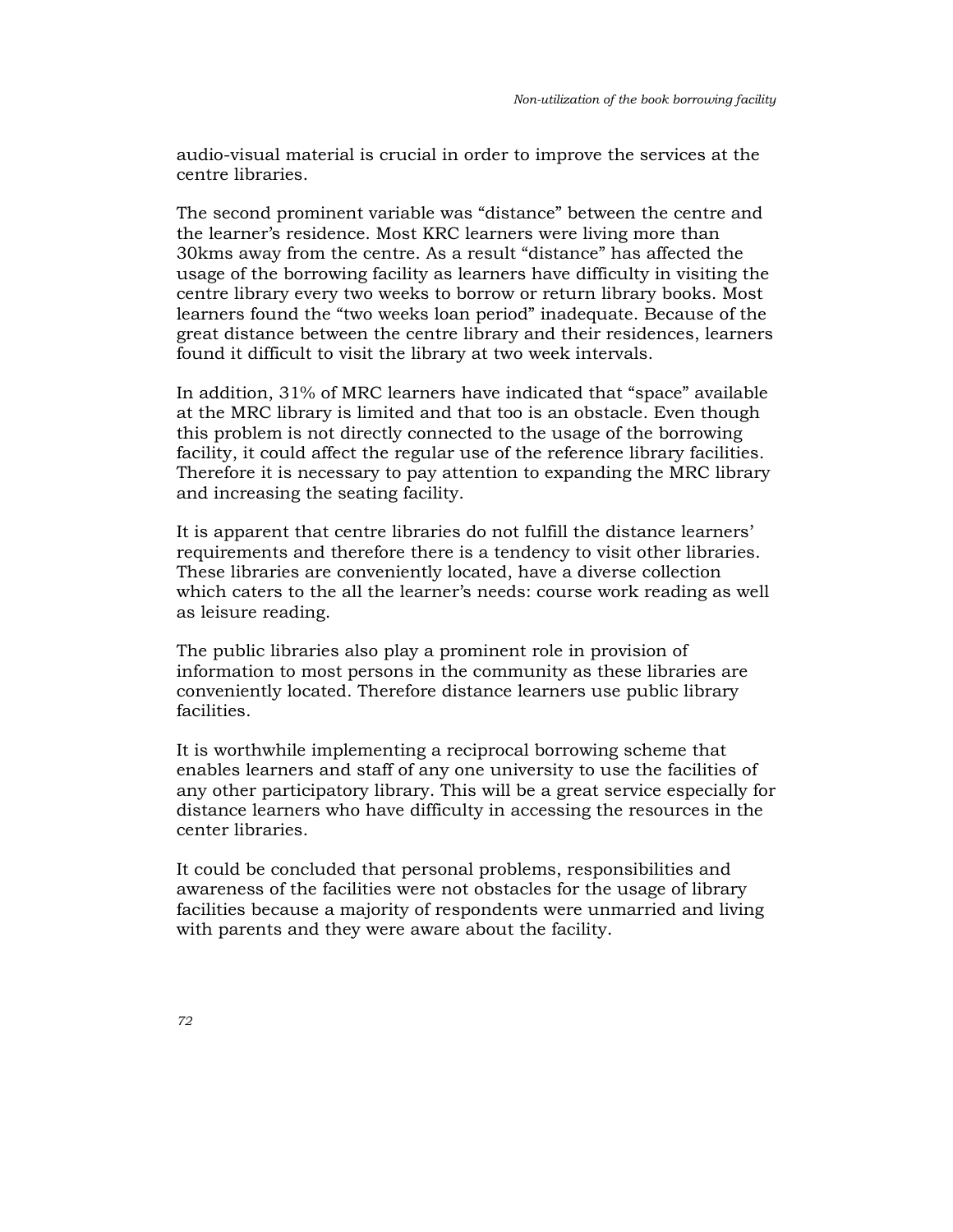Most learners said that it was their friends who informed them of the availability of the library facilities. "From their friend" was the preferred source for most learners. Although all except two learners from KRC had been made aware of the library facilities available not all of them made use of these facilities. Being aware of the library facilities available does not automatically mean that those who are aware make optimum use of the facilities available.

In conclusion the following recommendations are proposed:

- 1. To develop the collection development policy
- 2. To order multiple copies of reading material, media and e-resources (level-wise) in all centre libraries keeping in mind the requirements of distance learners.
- 3. Establish strong links between the library and the different faculties so that the library would be kept informed of the needs of each faculty to meet these needs.
- 4. To implement a reciprocal borrowing scheme for OUSL distance learners by the sharing of material among the regional centres, main library and other university or special libraries such as Teacher Training College Libraries.
- 5. To develop online library facilities and services through the OUSL library website and make learners aware of these facilities.
- 6. To extend the lending period for a period of one month.
- 7. To strengthen the facilities at the MRC library and make it a conducive environment for studying
- 8. To conduct awareness/orientation programmes by the centre library staff to inform distance learners about the library facilities available (online and offline).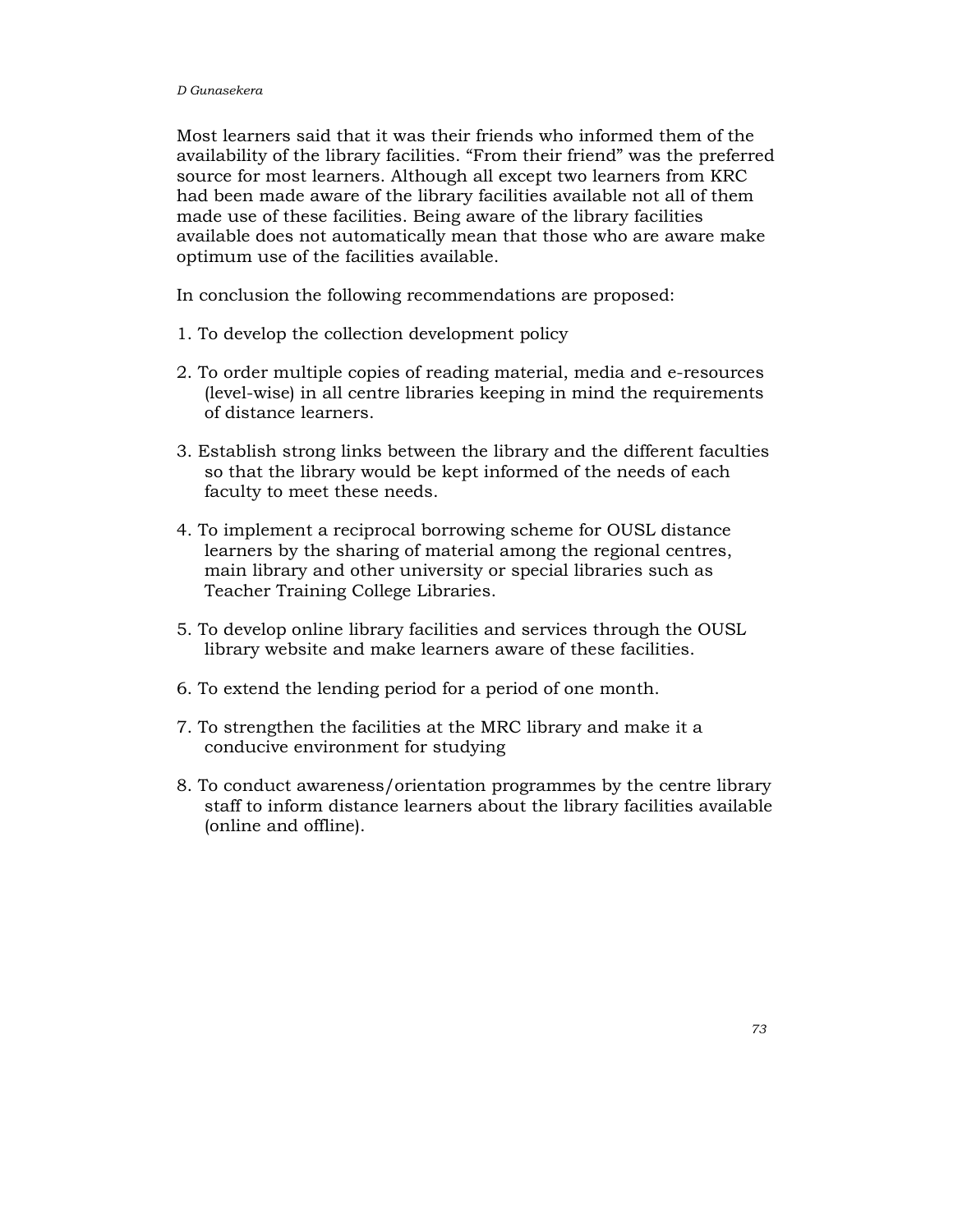## References

- Banwell, L. & Graham, C. (2004). "User and user study methodology", a JUBILEE report. Information Research. 9, 2, 250-266.
- Caballero, C. (1998). "Thousands still shoeless: developing library services in support of distance education a case study". Journal of Library Services for Distance Education, 1, 2, 1096-2123. Available online at www.westga.edu/jlsde.
- Chaudhary, T. (1995). Distance education systems-student support services. Journal of Distance Education. 1, 1, 56-74.
- DEMP: survey report of the Learner support team (2004). The Open University of Sri Lanka capacity Enhancement programme. Available online at www.depp.lk/demp.php.
- Despande, C. (1995). Management of SSS, single mode Distance Education institutions in India, New Delhi: Association of Indian Universities.
- Evans, B. (2003) In. Nanda, R. (2001). Support services for distance learners: a case study. Journal of Distance Education VIII, 1, 83-91.
- Gunasekera, D. (2000). A comparative study of the library usage of students engage in distance education with special reference to the Open University of Sri Lanka and NIE. Unpublished MA Thesis. University of Colombo.
- Gupta, P. L. & Gupta, K. (1999). Student Support Services: Back Bone of Distance Education, Journal of Distance Education 6, 7, 428-440.
- Hindle, M. (1977). Developing an acquisition system for a university library, Library Review, 26, 2, 106-126.
- Internal memo dated 19th.04.2001, sent to KRC and MRC regional libraries.
- Kamlesh, S. (1995). Student support services. Higher education at a distance. Sanchar, New Delhi: Publishing House.
- Kember, D. & Dekkers, J. (1987). The role of study centres for academic support in distance education. Distance Education. 8, 1, 4-17.
- Kishore, S (1998). Student support and quality indicators in distance learning. Indian journal of Open Learning. 7, 2, 205-12.